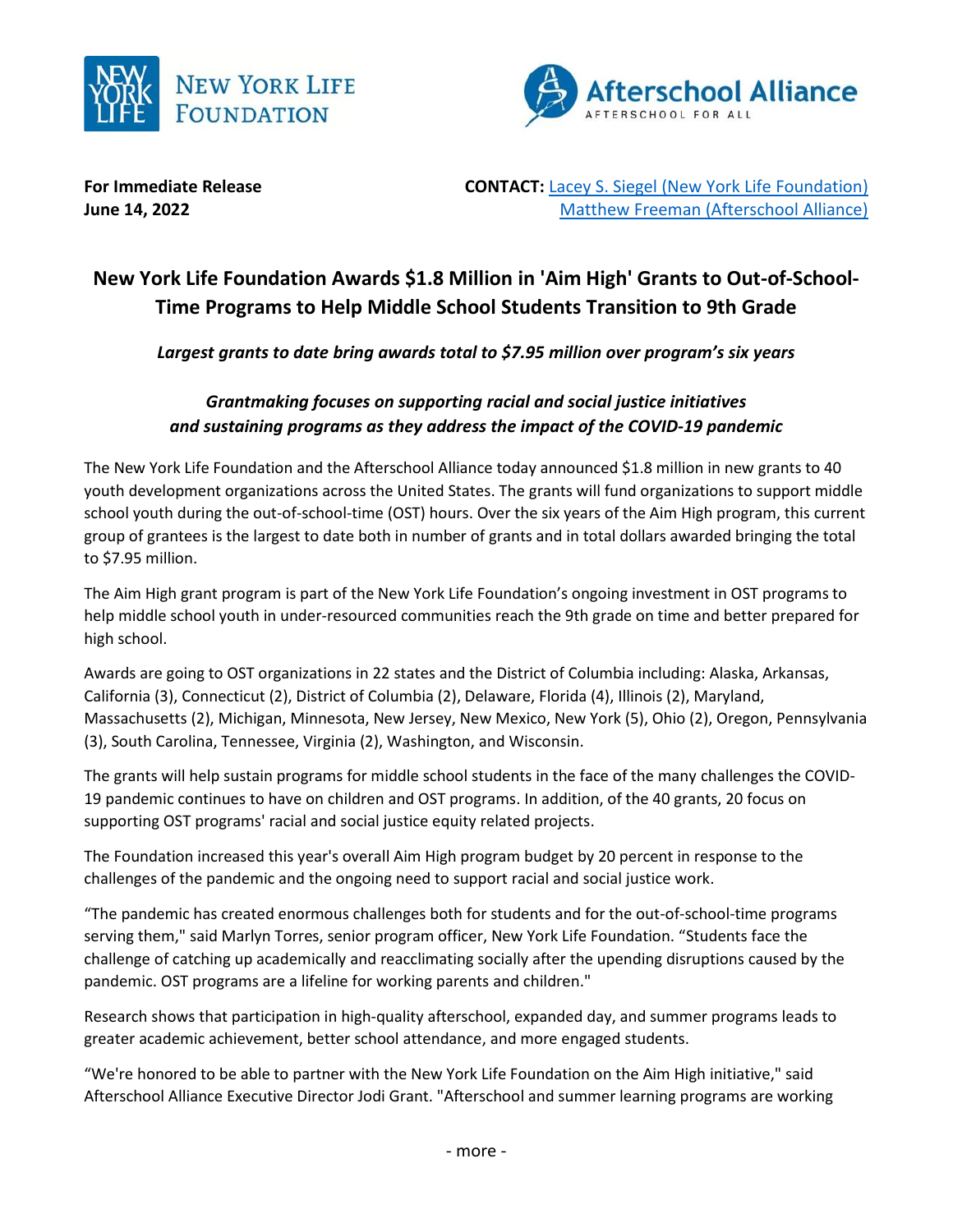heroically to meet the needs of young people today, providing a space for young people to connect, build positive relationships, and accelerate learning. These supports are all the more critical in the wake of the pandemic, and the resulting crisis in youth mental health and disruptions in academic learning. These grants will help 40 particularly deserving organizations in that work. We congratulate all the recipients and commend the New York Life Foundation for its commitment and generosity."

### **The 2022 Grant Winners**

Twenty organizations were awarded one-year grants of \$15,000

- See Stories, Anchorage, **Alaska**
- Camp Common Ground, Inc., Oakland, **California**
- Boys & Girls Club of Pasadena, Pasadena, **California**
- Ebony Horsewomen Inc., Hartford, **Connecticut**
- INTEMPO Organization Inc., Stamford, **Connecticut**
- Pace Center for Girls, Jacksonville, **Florida**
- Connect to Greatness, Inc., Lantana, **Florida**
- Instituto del Progreso Latino, Chicago, **Illinois**
- Middle Grades Partnership, Baltimore, **Maryland**
- Better Tomorrows, Camden, **New Jersey**
- Wise Fool New Mexico, Santa Fe, **New Mexico**
- Learning Through an Expanded Arts Program (LEAP), New York, **New York**
- The Peter Westbrook Foundation, New York, **New York**
- Cincinnati Squash Academy, Cincinnati, **Ohio**
- ArtSmart, Philadelphia, **Pennsylvania**
- The Village Group, Georgetown, **South Carolina**
- The Podium Foundation (Podium RVA), Richmond, **Virginia**
- Boys to Men Mentoring Network of Virginia, Rockville, **Virginia**
- Geeking Out Kids of Color, Seattle, **Washington**
- Richard Wright Public Charter School for Journalism and Media Arts, **Washington**, **DC**

Ten organizations were awarded year grants of \$50,000 payable over two years:

- Life Skills for Youth, Little Rock, **Arkansas**
- Elevate New England, **Lowell, MA**
- South Sudanese Foundation, Moorhead, **Minnesota**
- Bronx Lacrosse, Purchase, **New York**
- We Amplify Voices, Columbus, **Ohio**
- North 10, Philadelphia, Philadelphia, **Pennsylvania**
- Urban Affairs Coalition (UAC) / YOACAP, Philadelphia, **Pennsylvania**
- SHADES of Development, Knoxville, **Tennessee**
- East African Community Services, Seattle, **Washington**
- Little Lights Urban Ministries, **Washington**, **DC**

Ten organizations were awarded grants of \$100,000 payable over two years:

- Mission Graduates, San Francisco, **California**
- The Latin American Community Center, Wilmington, **Delaware**